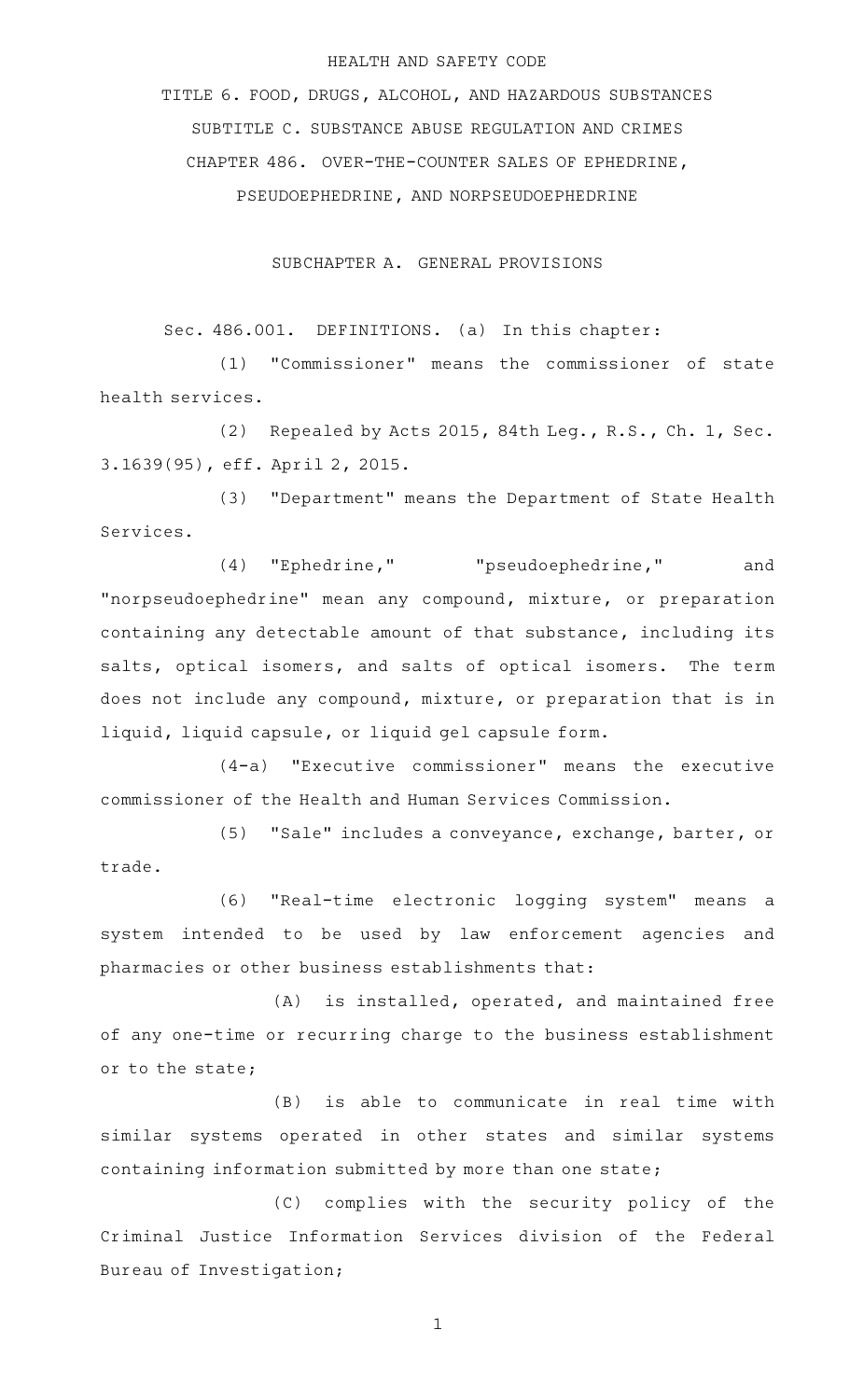(D) complies with information exchange standards adopted by the National Information Exchange Model;

(E) uses a mechanism to prevent the completion of a sale of a product containing ephedrine, pseudoephedrine, or norpseudoephedrine that would violate state or federal law regarding the purchase of a product containing those substances; and

(F) is equipped with an override of the mechanism described in Paragraph (E) that:

(i) may be activated by an employee of a business establishment; and

(ii) creates a record of each activation of the override.

(b) A term that is used in this chapter but is not defined by Subsection (a) has the meaning assigned by Section [481.002.](http://www.statutes.legis.state.tx.us/GetStatute.aspx?Code=HS&Value=481.002) Added by Acts 2005, 79th Leg., Ch. 282 (H.B. [164](http://www.legis.state.tx.us/tlodocs/79R/billtext/html/HB00164F.HTM)), Sec. 9, eff. August 1, 2005.

Amended by:

Acts 2011, 82nd Leg., R.S., Ch. 742 (H.B. [1137](http://www.legis.state.tx.us/tlodocs/82R/billtext/html/HB01137F.HTM)), Sec. 1, eff. September 1, 2011.

Acts 2015, 84th Leg., R.S., Ch. 1 (S.B. [219](http://www.legis.state.tx.us/tlodocs/84R/billtext/html/SB00219F.HTM)), Sec. 3.1250, eff. April 2, 2015.

Acts 2015, 84th Leg., R.S., Ch. 1 (S.B. [219](http://www.legis.state.tx.us/tlodocs/84R/billtext/html/SB00219F.HTM)), Sec. 3.1639(95), eff. April 2, 2015.

Sec. 486.002. APPLICABILITY. This chapter does not apply to the sale of any product dispensed or delivered by a pharmacist according to a prescription issued by a practitioner for a valid medical purpose and in the course of professional practice. Added by Acts 2005, 79th Leg., Ch. 282 (H.B. [164](http://www.legis.state.tx.us/tlodocs/79R/billtext/html/HB00164F.HTM)), Sec. 9, eff. August 1, 2005.

Sec. 486.003. RULES. The executive commissioner shall adopt rules necessary to implement and enforce this chapter. Added by Acts 2005, 79th Leg., Ch. 282 (H.B. [164](http://www.legis.state.tx.us/tlodocs/79R/billtext/html/HB00164F.HTM)), Sec. 9, eff. August 1, 2005. Amended by: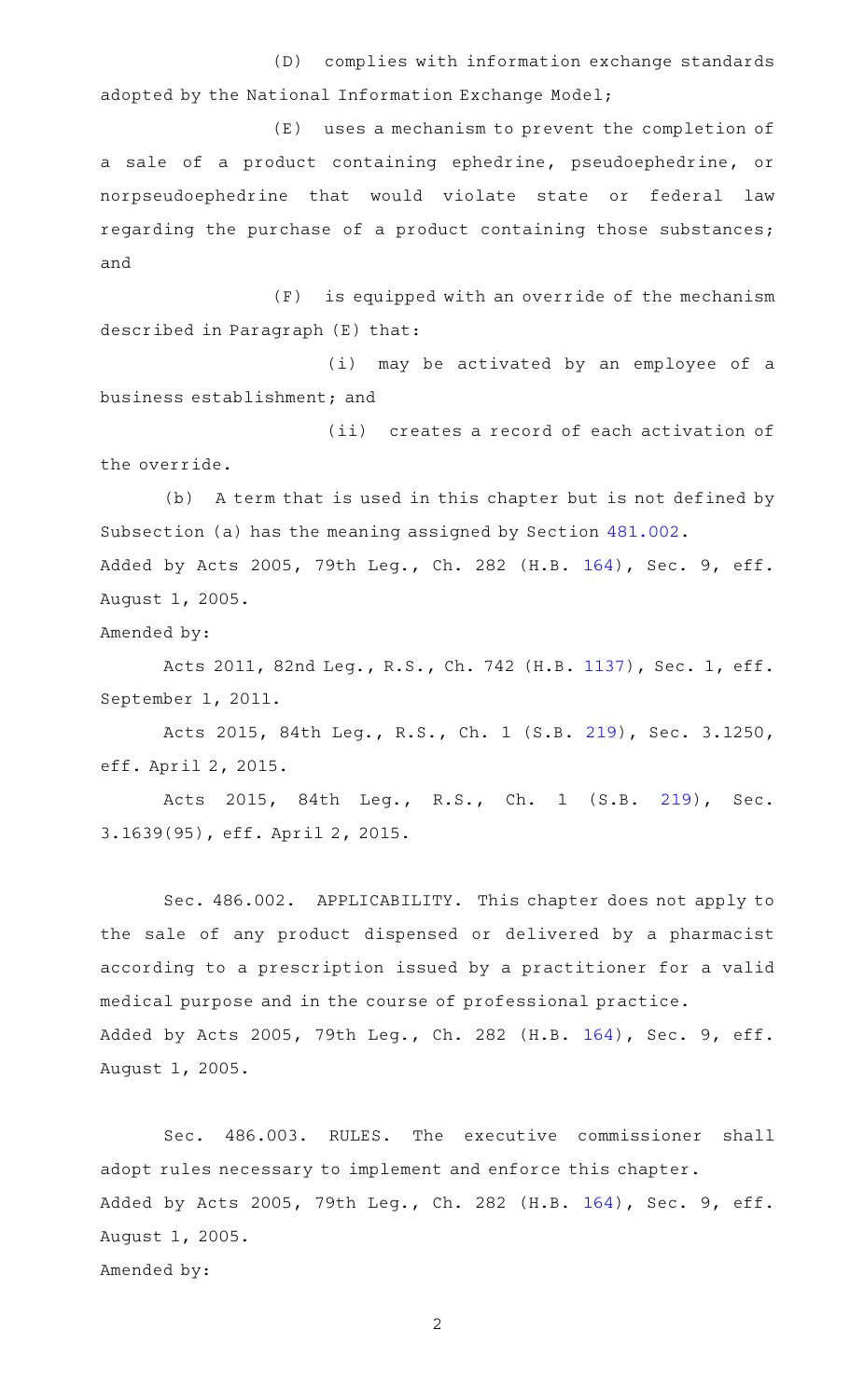Acts 2015, 84th Leg., R.S., Ch. 1 (S.B. [219](http://www.legis.state.tx.us/tlodocs/84R/billtext/html/SB00219F.HTM)), Sec. 3.1251, eff. April 2, 2015.

Sec. 486.004. FEES.

(a) The department shall collect fees for an inspection performed in enforcing this chapter and rules adopted under this chapter.

(b) The executive commissioner by rule shall set the fees in amounts that allow the department to recover the biennial expenditures of state funds by the department in implementing and enforcing this chapter.

(c) Fees collected under this section shall be deposited to the credit of a special account in the general revenue fund and appropriated to the department to implement and enforce this chapter.

Added by Acts 2005, 79th Leg., Ch. 282 (H.B. [164](http://www.legis.state.tx.us/tlodocs/79R/billtext/html/HB00164F.HTM)), Sec. 9, eff. August 1, 2005.

Amended by:

Acts 2015, 84th Leg., R.S., Ch. 1 (S.B. [219](http://www.legis.state.tx.us/tlodocs/84R/billtext/html/SB00219F.HTM)), Sec. 3.1252, eff. April 2, 2015.

Acts 2017, 85th Leg., R.S., Ch. 967 (S.B. [2065\)](http://www.legis.state.tx.us/tlodocs/85R/billtext/html/SB02065F.HTM), Sec. 4.001, eff. September 1, 2017.

Sec. 486.005. STATEWIDE APPLICATION AND UNIFORMITY. (a) To ensure uniform and equitable implementation and enforcement throughout this state, this chapter constitutes the whole field of regulation regarding over-the-counter sales of products that contain ephedrine, pseudoephedrine, or norpseudoephedrine.

(b) This chapter preempts and supersedes a local ordinance, rule, or regulation adopted by a political subdivision of this state pertaining to over-the-counter sales of products that contain ephedrine, pseudoephedrine, or norpseudoephedrine.

(c) This section does not preclude a political subdivision from imposing administrative sanctions on the holder of a business or professional license or permit issued by the political subdivision who engages in conduct that violates this chapter. Added by Acts 2005, 79th Leg., Ch. 282 (H.B. [164](http://www.legis.state.tx.us/tlodocs/79R/billtext/html/HB00164F.HTM)), Sec. 9, eff.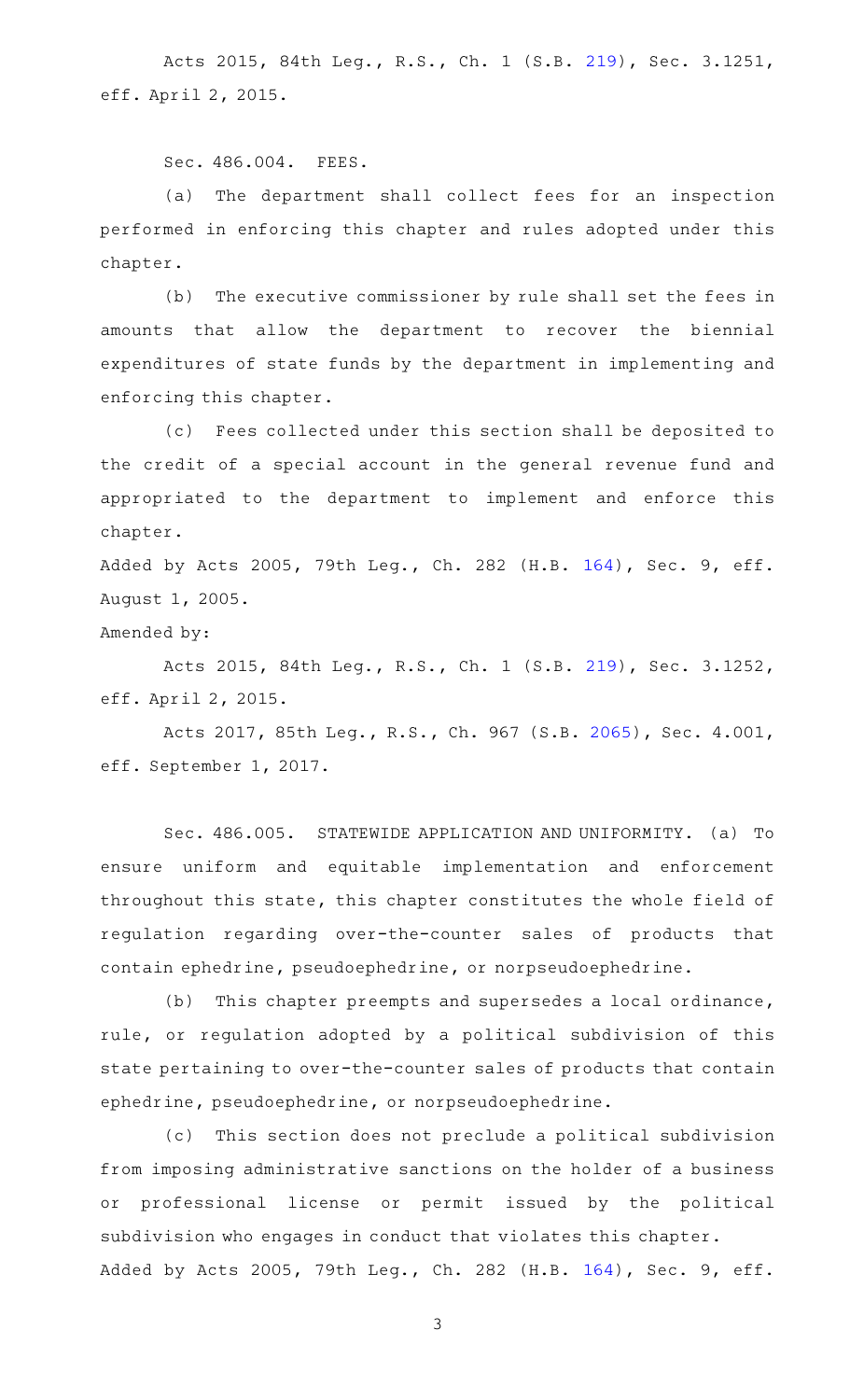### SUBCHAPTER B. OVER-THE-COUNTER SALES

Sec. 486.011. SALES BY PHARMACIES. A business establishment that operates a pharmacy licensed by the Texas State Board of Pharmacy may engage in over-the-counter sales of ephedrine, pseudoephedrine, and norpseudoephedrine. Added by Acts 2005, 79th Leg., Ch. 282 (H.B. [164](http://www.legis.state.tx.us/tlodocs/79R/billtext/html/HB00164F.HTM)), Sec. 9, eff. August 1, 2005.

Sec. 486.013. RESTRICTION OF ACCESS TO EPHEDRINE, PSEUDOEPHEDRINE, AND NORPSEUDOEPHEDRINE. A business establishment that engages in over-the-counter sales of products containing ephedrine, pseudoephedrine, or norpseudoephedrine shall:

(1) if the establishment operates a pharmacy licensed by the Texas State Board of Pharmacy, maintain those products:

(A) behind the pharmacy counter; or

(B) in a locked case within 30 feet and in a direct line of sight from a pharmacy counter staffed by an employee of the establishment; or

 $(2)$  if the establishment does not operate a pharmacy licensed by the Texas State Board of Pharmacy, maintain those products:

 $(A)$  behind a sales counter; or

(B) in a locked case within 30 feet and in a direct line of sight from a sales counter continuously staffed by an employee of the establishment.

Added by Acts 2005, 79th Leg., Ch. 282 (H.B. [164](http://www.legis.state.tx.us/tlodocs/79R/billtext/html/HB00164F.HTM)), Sec. 9, eff. August 1, 2005.

Sec. 486.014. PREREQUISITES TO AND RESTRICTIONS ON SALE. (a) Before completing an over-the-counter sale of a product containing ephedrine, pseudoephedrine, or norpseudoephedrine, a business establishment that engages in those sales shall:

 $(1)$  require the person making the purchase to:

(A) display a driver's license or other form of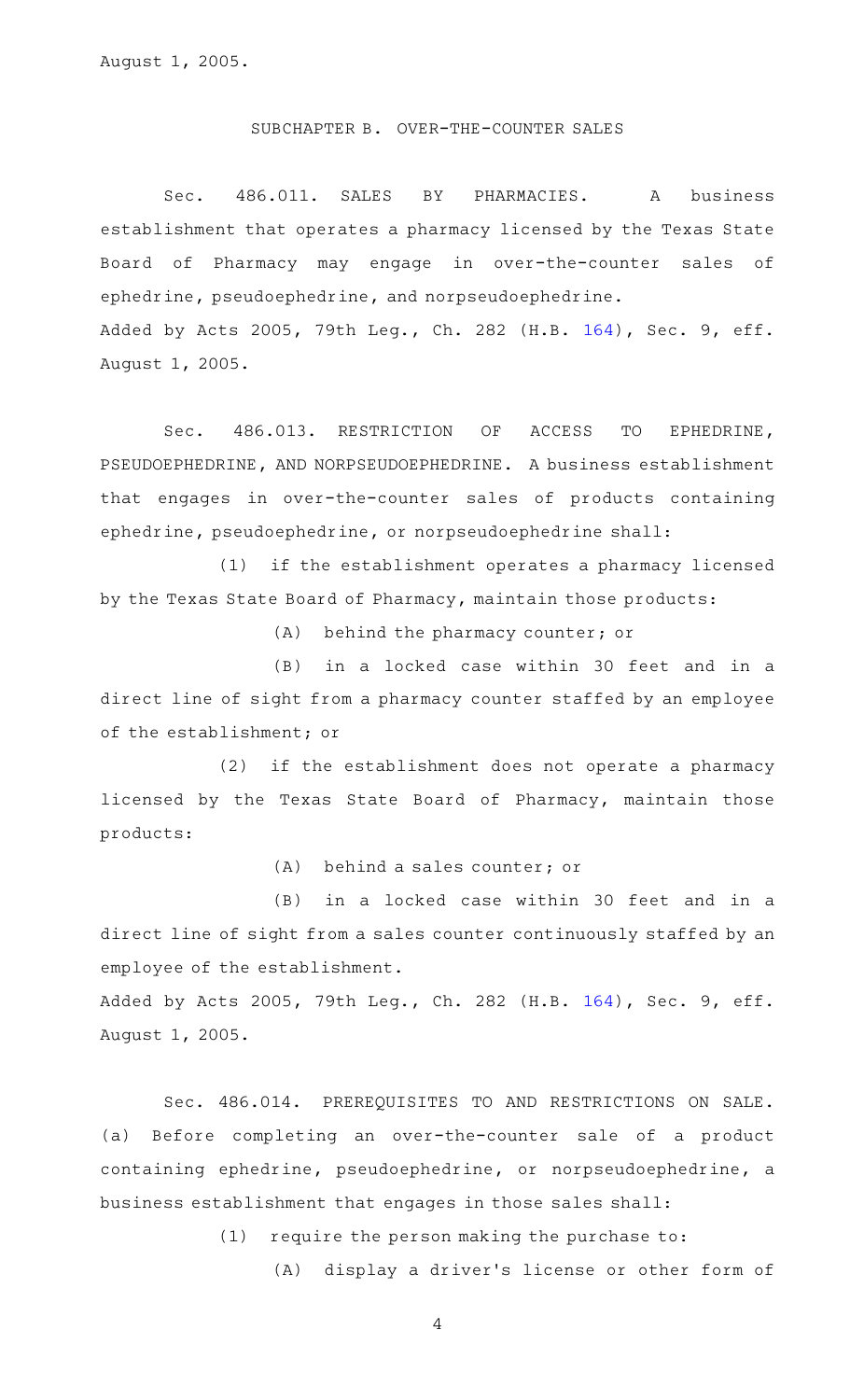government-issued identification containing the person 's photograph and indicating that the person is 16 years of age or older; and

 $(B)$  sign for the purchase;

 $(2)$  make a record of the sale, including the name and date of birth of the person making the purchase, the address of the purchaser, the date and time of the purchase, the type of identification displayed by the person and the identification number, and the item and number of grams purchased; and

(3) transmit the record of sale as required by Section [486.0141](http://www.statutes.legis.state.tx.us/GetStatute.aspx?Code=HS&Value=486.0141).

(b) A business establishment may not sell to a person who makes over-the-counter purchases of one or more products containing ephedrine, pseudoephedrine, or norpseudoephedrine:

 $(1)$  within any calendar day, more than 3.6 grams of ephedrine, pseudoephedrine, norpseudoephedrine, or a combination of those substances; and

(2) within any 30-day period, more than nine grams of ephedrine, pseudoephedrine, norpseudoephedrine, or a combination of those substances.

Added by Acts 2005, 79th Leg., Ch. 282 (H.B. [164](http://www.legis.state.tx.us/tlodocs/79R/billtext/html/HB00164F.HTM)), Sec. 9, eff. August 1, 2005.

## Amended by:

Acts 2011, 82nd Leg., R.S., Ch. 742 (H.B. [1137](http://www.legis.state.tx.us/tlodocs/82R/billtext/html/HB01137F.HTM)), Sec. 2, eff. September 1, 2011.

Sec. 486.0141. TRANSMISSION OF SALES INFORMATION TO REAL-TIME ELECTRONIC LOGGING SYSTEM. (a) Before completing an over-the-counter sale of a product containing ephedrine, pseudoephedrine, or norpseudoephedrine, a business establishment that engages in those sales shall transmit the information in the record made under Section [486.014\(](http://www.statutes.legis.state.tx.us/GetStatute.aspx?Code=HS&Value=486.014)a)(2) to a real-time electronic logging system.

(b) Except as provided by Subsection  $(c)$ , a business establishment may not complete an over-the-counter sale of a product containing ephedrine, pseudoephedrine, or norpseudoephedrine if the real-time electronic logging system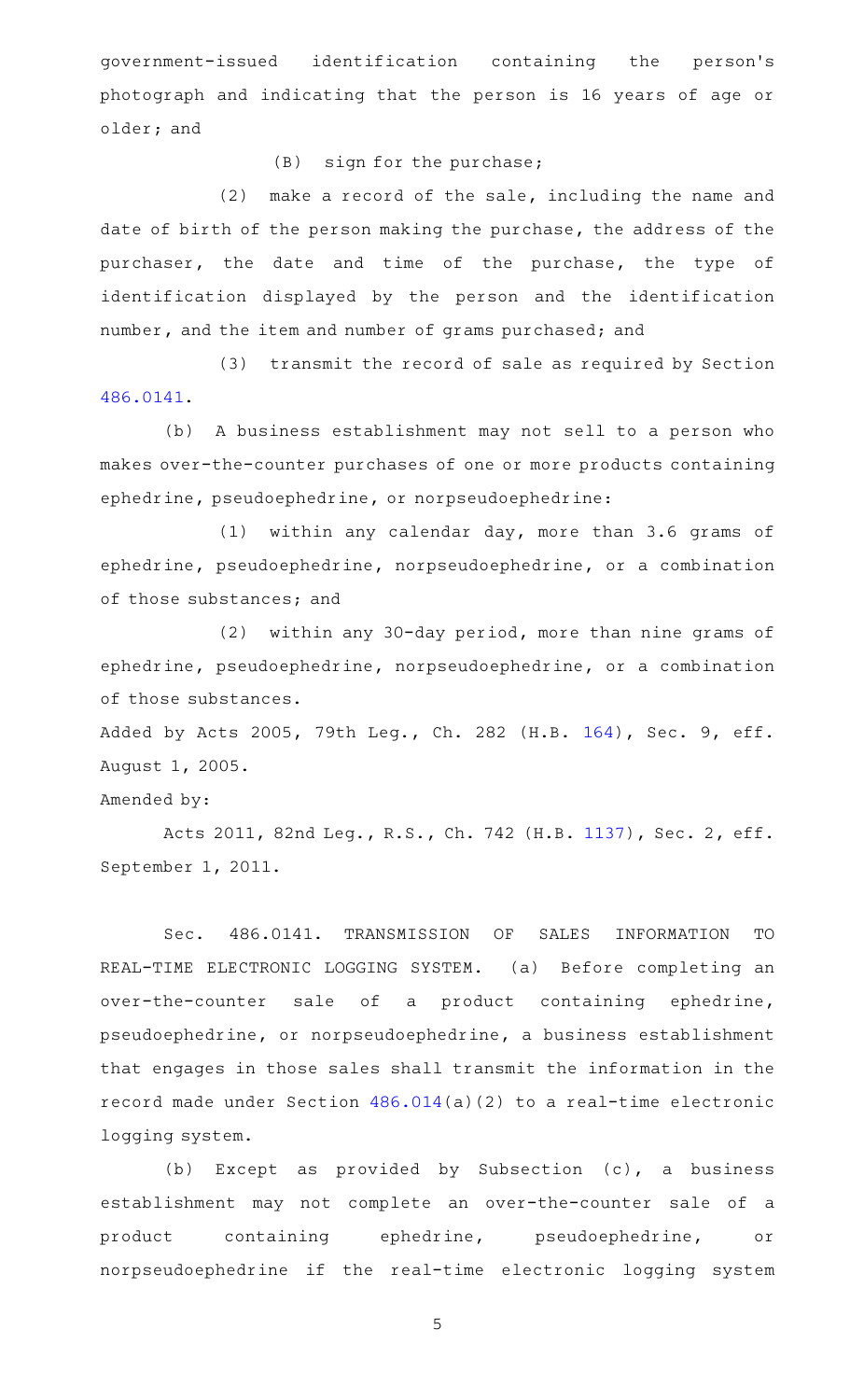returns a report that the completion of the sale would result in the person obtaining an amount of ephedrine, pseudoephedrine, norpseudoephedrine, or a combination of those substances greater than the amount described by Section [486.014\(](http://www.statutes.legis.state.tx.us/GetStatute.aspx?Code=HS&Value=486.014)b), regardless of whether all or some of the products previously obtained by the buyer were sold at the establishment or another business establishment.

(c) An employee of a business establishment may complete a sale prohibited by Subsection (b) by using the override mechanism described by Section [486.001](http://www.statutes.legis.state.tx.us/GetStatute.aspx?Code=HS&Value=486.001)(a)(6)(F) only if the employee has a reasonable fear of imminent bodily injury or death from the person attempting to obtain ephedrine, pseudoephedrine, or norpseudoephedrine.

(d) On request of the Department of Public Safety, the administrators of a real-time electronic logging system shall make available to the department a copy of each record of an over-the-counter sale of a product containing ephedrine, pseudoephedrine, or norpseudoephedrine that is submitted by a business establishment located in this state. Added by Acts 2011, 82nd Leg., R.S., Ch. 742 (H.B. [1137](http://www.legis.state.tx.us/tlodocs/82R/billtext/html/HB01137F.HTM)), Sec. 3, eff. September 1, 2011.

Sec. 486.0142. TEMPORARY EXEMPTION. (a) On application by a business establishment that operates a pharmacy and engages in over-the-counter sales of products containing ephedrine, pseudoephedrine, or norpseudoephedrine as authorized by Section [486.011,](http://www.statutes.legis.state.tx.us/GetStatute.aspx?Code=HS&Value=486.011) the Texas State Board of Pharmacy may grant that business establishment a temporary exemption, not to exceed 180 days, from the requirement of using a real-time electronic logging system under this chapter.

(b) On application by a business establishment that engages in over-the-counter sales of products containing ephedrine, pseudoephedrine, or norpseudoephedrine, the department may grant that business establishment a temporary exemption, not to exceed 180 days, from the requirement of using a real-time electronic logging system under this chapter.

(c) A business establishment granted a temporary exemption under this section must keep records of sales in the same manner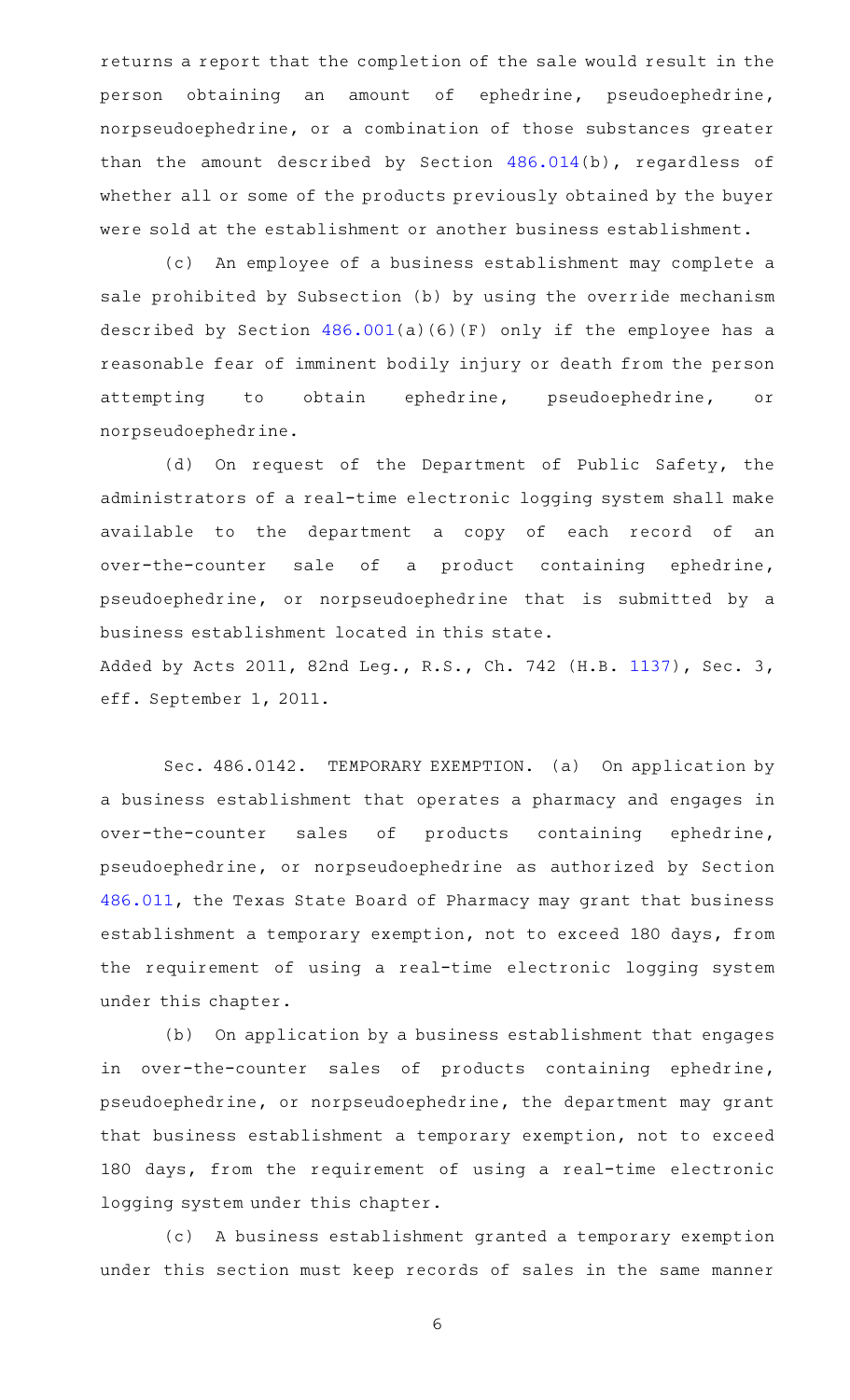required under Section [486.0143](http://www.statutes.legis.state.tx.us/GetStatute.aspx?Code=HS&Value=486.0143) for a business establishment that experiences a mechanical or electronic failure of the real-time electronic logging system.

(d) An exemption granted under this section does not relieve a business establishment of any duty under this chapter other than the duty to use a real-time electronic logging system. Added by Acts 2011, 82nd Leg., R.S., Ch. 742 (H.B. [1137](http://www.legis.state.tx.us/tlodocs/82R/billtext/html/HB01137F.HTM)), Sec. 3,

eff. September 1, 2011.

Amended by:

Acts 2015, 84th Leg., R.S., Ch. 1 (S.B. [219](http://www.legis.state.tx.us/tlodocs/84R/billtext/html/SB00219F.HTM)), Sec. 3.1254, eff. April 2, 2015.

Acts 2017, 85th Leg., R.S., Ch. 967 (S.B. [2065\)](http://www.legis.state.tx.us/tlodocs/85R/billtext/html/SB02065F.HTM), Sec. 4.002, eff. September 1, 2017.

Sec. 486.0143. WRITTEN LOG OR OTHER ELECTRONIC RECORDKEEPING. If a business establishment that engages in over-the-counter sales of a product containing ephedrine, pseudoephedrine, or norpseudoephedrine experiences a mechanical or electronic failure of the real-time electronic logging system, the business shall:

(1) maintain a written record or an electronic record made by any means that satisfies the requirements of Section [486.014\(](http://www.statutes.legis.state.tx.us/GetStatute.aspx?Code=HS&Value=486.014)a)(2); and

 $(2)$  enter the information in the real-time electronic logging system as soon as practicable after the system becomes operational.

Added by Acts 2011, 82nd Leg., R.S., Ch. 742 (H.B. [1137](http://www.legis.state.tx.us/tlodocs/82R/billtext/html/HB01137F.HTM)), Sec. 3, eff. September 1, 2011.

Sec. 486.0144. ONLINE PORTAL. The administrators of a real-time electronic logging system shall provide real-time access to the information in the system to the Department of Public Safety if the department executes a memorandum of understanding with the administrators.

Added by Acts 2011, 82nd Leg., R.S., Ch. 742 (H.B. [1137](http://www.legis.state.tx.us/tlodocs/82R/billtext/html/HB01137F.HTM)), Sec. 3, eff. September 1, 2011.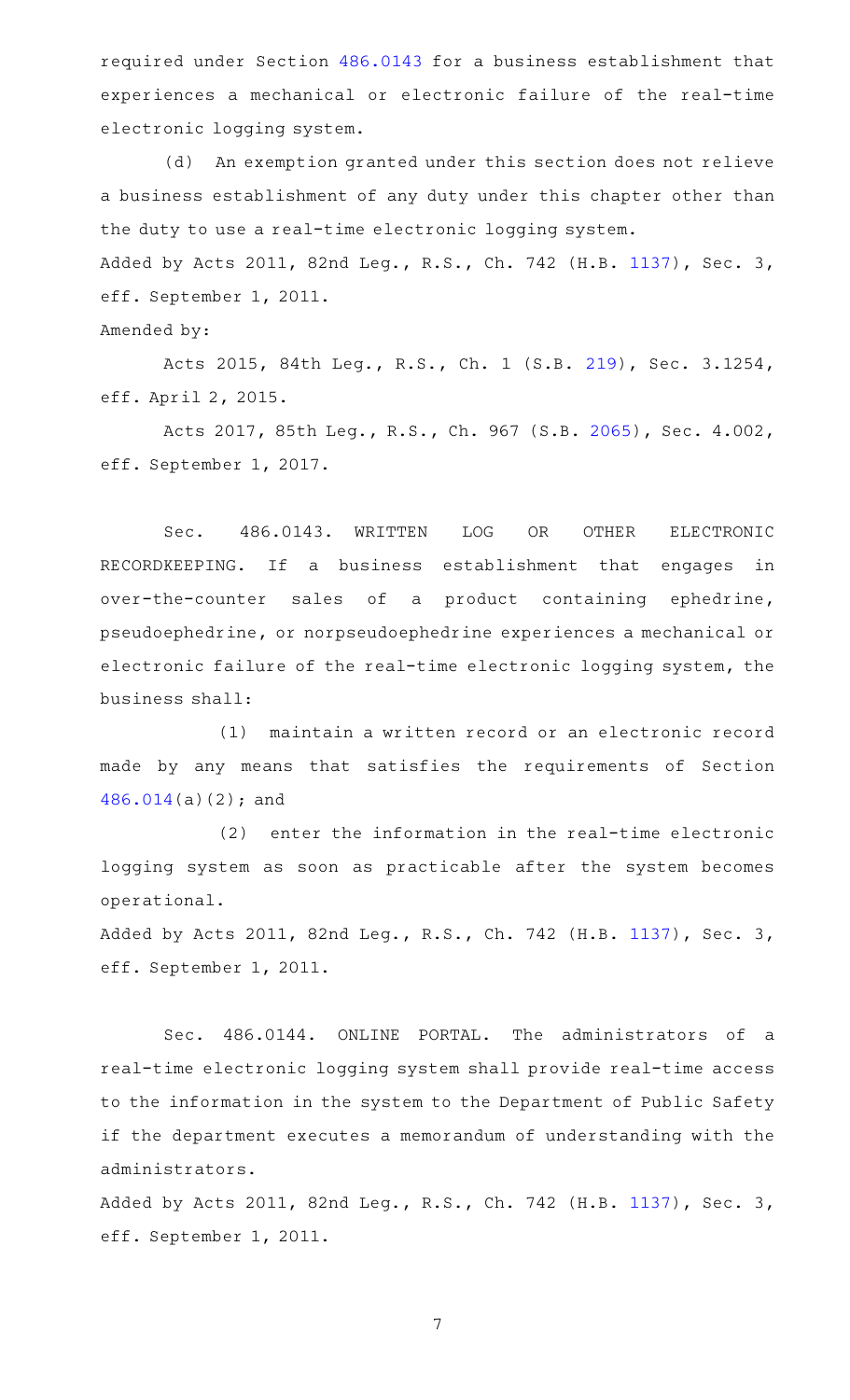Sec. 486.0145. LIMITATION ON CIVIL LIABILITY. A person is not liable for an act done or omission made in compliance with the requirements of Section [486.014](http://www.statutes.legis.state.tx.us/GetStatute.aspx?Code=HS&Value=486.014) or [486.0141.](http://www.statutes.legis.state.tx.us/GetStatute.aspx?Code=HS&Value=486.0141) Added by Acts 2011, 82nd Leg., R.S., Ch. 742 (H.B. [1137](http://www.legis.state.tx.us/tlodocs/82R/billtext/html/HB01137F.HTM)), Sec. 3, eff. September 1, 2011.

Sec. 486.0146. PRIVACY PROTECTIONS. (a) The privacy protections provided an individual under 21 C.F.R. Section 1314.45 apply to information entered or stored in a real-time electronic logging system.

(b) A business establishment that engages in over-the-counter sales of a product containing ephedrine, pseudoephedrine, or norpseudoephedrine may disclose information entered or stored in a real-time electronic logging system only to the United States Drug Enforcement Administration and other federal, state, and local law enforcement agencies.

(c)AAA business establishment that engages in over-the-counter sales of a product containing ephedrine, pseudoephedrine, or norpseudoephedrine may not use information entered or stored in a real-time electronic logging system for any purpose other than for a disclosure authorized by Subsection (b) or to comply with the requirements of this chapter.

(d) Notwithstanding Subsection (c), a business establishment that engages in over-the-counter sales of a product containing ephedrine, pseudoephedrine, or norpseudoephedrine or an employee or agent of the business establishment is not civilly liable for the release of information entered or stored in a real-time electronic logging system unless the release constitutes negligence, recklessness, or wilful misconduct.

Added by Acts 2011, 82nd Leg., R.S., Ch. 742 (H.B. [1137](http://www.legis.state.tx.us/tlodocs/82R/billtext/html/HB01137F.HTM)), Sec. 3, eff. September 1, 2011.

Sec. 486.015. MAINTENANCE OF RECORDS. (a) Except as provided by Subsection (b), a business establishment shall maintain each record made under Section [486.014\(](http://www.statutes.legis.state.tx.us/GetStatute.aspx?Code=HS&Value=486.014)a)(2) until at least the second anniversary of the date the record is made and shall make each record available on request by the department or any local,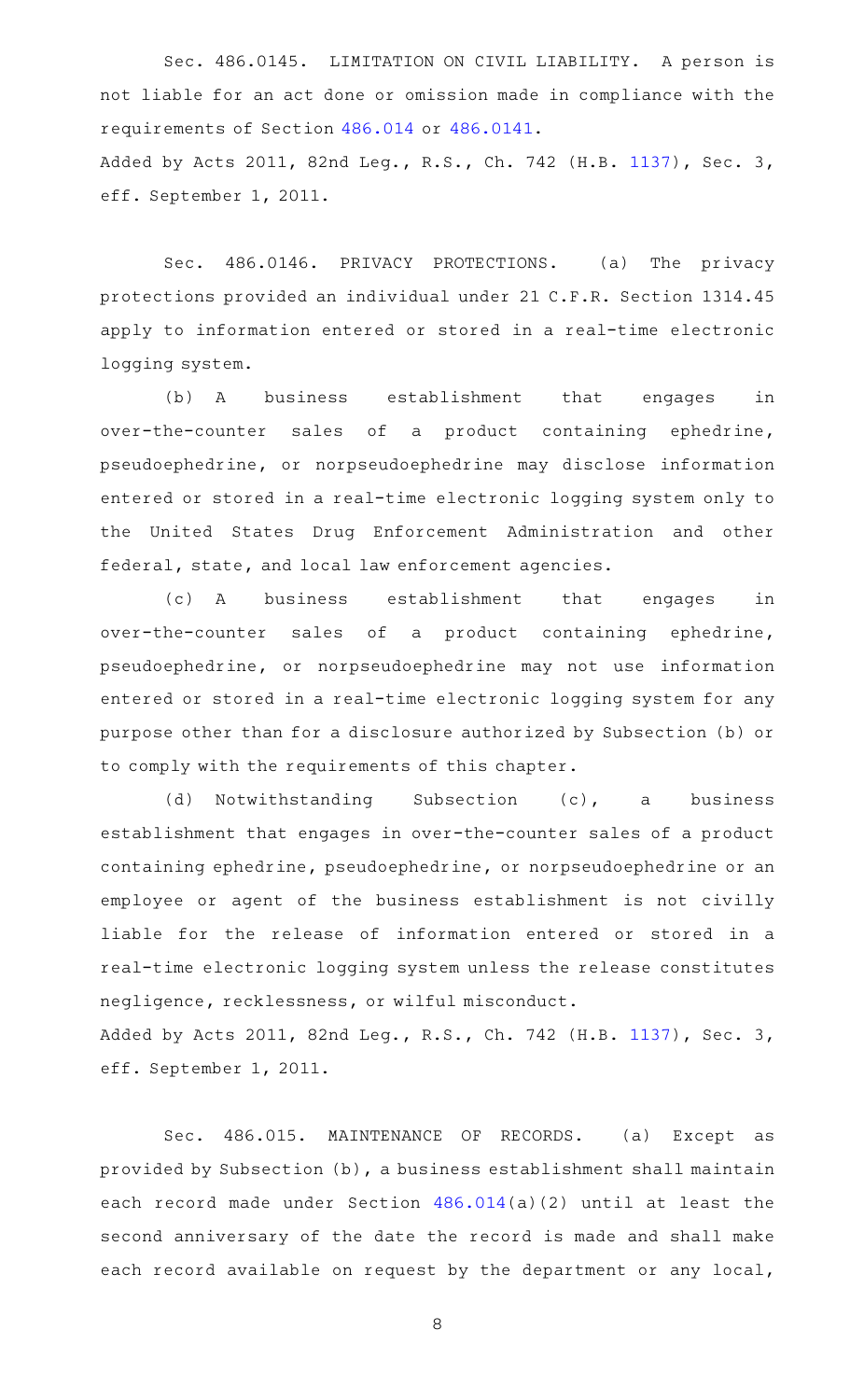state, or federal law enforcement agency, including the United States Drug Enforcement Administration.

(b) Subsection (a) does not apply to a business establishment that has used a real-time electronic logging system for longer than two years.

(c)AAA business establishment that has used a real-time electronic logging system for longer than two years shall destroy all paper records maintained under this section unless the destruction is otherwise prohibited by law.

Added by Acts 2005, 79th Leg., Ch. 282 (H.B. [164](http://www.legis.state.tx.us/tlodocs/79R/billtext/html/HB00164F.HTM)), Sec. 9, eff. August 1, 2005.

# Amended by:

Acts 2011, 82nd Leg., R.S., Ch. 742 (H.B. [1137](http://www.legis.state.tx.us/tlodocs/82R/billtext/html/HB01137F.HTM)), Sec. 4, eff. September 1, 2011.

### SUBCHAPTER C. ADMINISTRATIVE PENALTY

Sec. 486.021. IMPOSITION OF PENALTY. The department may impose an administrative penalty on a person who violates this chapter.

Added by Acts 2005, 79th Leg., Ch. 282 (H.B. [164](http://www.legis.state.tx.us/tlodocs/79R/billtext/html/HB00164F.HTM)), Sec. 9, eff. August 1, 2005.

Sec. 486.022. AMOUNT OF PENALTY. (a) The amount of the penalty may not exceed \$1,000 for each violation, and each day a violation continues or occurs is a separate violation for purposes of imposing a penalty. The total amount of the penalty assessed for a violation continuing or occurring on separate days under this subsection may not exceed \$20,000.

 $(b)$  The amount shall be based on:

 $(1)$  the seriousness of the violation, including the nature, circumstances, extent, and gravity of the violation;

(2) the threat to health or safety caused by the violation;

- $(3)$  the history of previous violations;
- $(4)$  the amount necessary to deter a future violation;
- (5) whether the violator demonstrated good faith,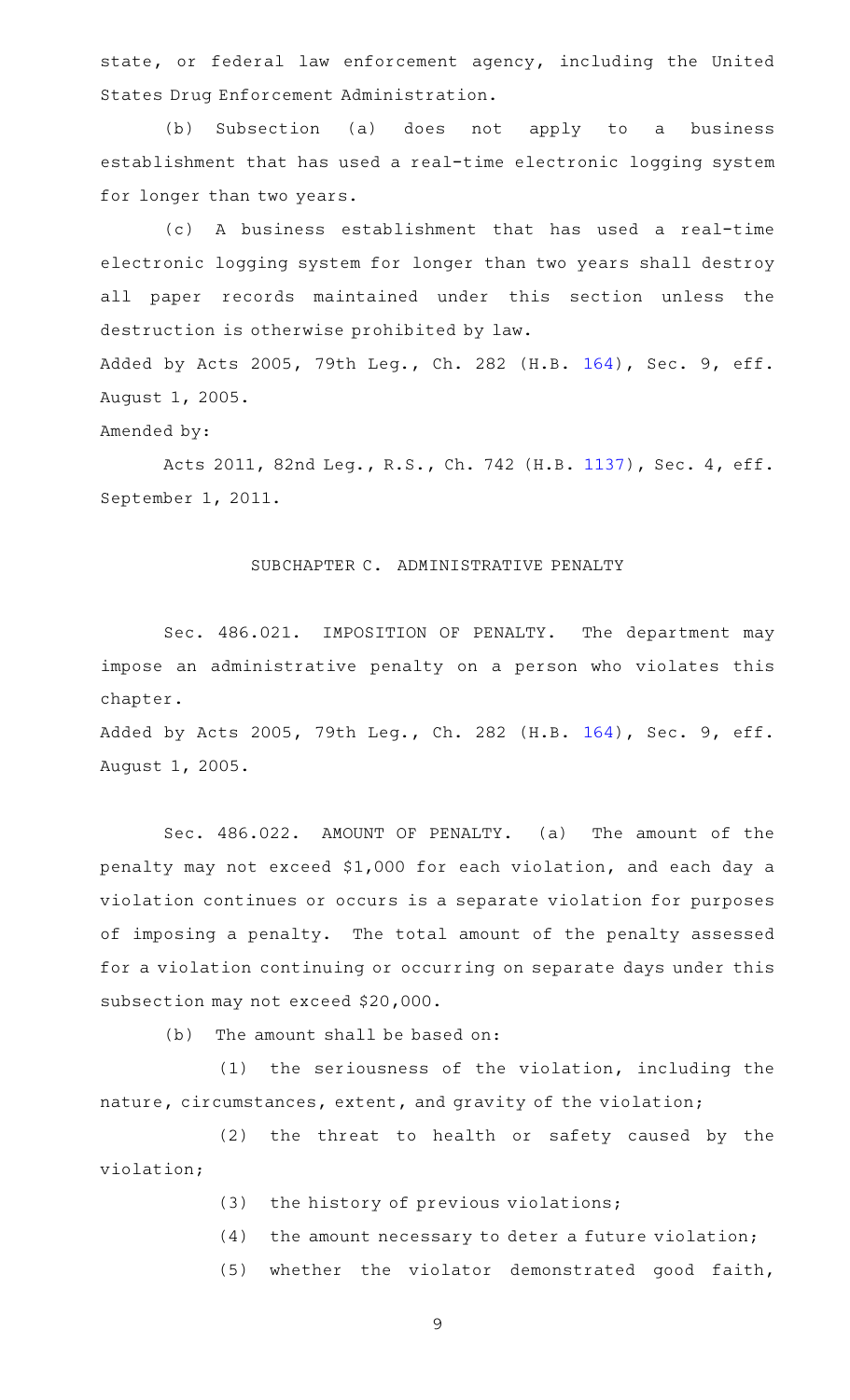including when applicable whether the violator made good faith efforts to correct the violation; and

(6) any other matter that justice may require. Added by Acts 2005, 79th Leg., Ch. 282 (H.B. [164](http://www.legis.state.tx.us/tlodocs/79R/billtext/html/HB00164F.HTM)), Sec. 9, eff. August 1, 2005.

Sec. 486.023. REPORT AND NOTICE OF VIOLATION AND PENALTY. (a) If the department initially determines that a violation occurred, the department shall give written notice of the report by certified mail to the person.

 $(b)$  The notice must:

(1) include a brief summary of the alleged violation;

(2) state the amount of the recommended penalty; and

(3) inform the person of the person's right to a hearing on the occurrence of the violation, the amount of the penalty, or both.

Added by Acts 2005, 79th Leg., Ch. 282 (H.B. [164](http://www.legis.state.tx.us/tlodocs/79R/billtext/html/HB00164F.HTM)), Sec. 9, eff. August 1, 2005.

Sec. 486.024. PENALTY TO BE PAID OR HEARING REQUESTED. (a) Before the 21st day after the date the person receives notice under Section [486.023,](http://www.statutes.legis.state.tx.us/GetStatute.aspx?Code=HS&Value=486.023) the person in writing may:

 $(1)$  accept the determination and recommended penalty; or

(2) make a request for a hearing on the occurrence of the violation, the amount of the penalty, or both.

(b) If the person accepts the determination and recommended penalty or if the person fails to respond to the notice, the department by order shall impose the penalty.

Added by Acts 2005, 79th Leg., Ch. 282 (H.B. [164](http://www.legis.state.tx.us/tlodocs/79R/billtext/html/HB00164F.HTM)), Sec. 9, eff. August 1, 2005.

Amended by:

Acts 2015, 84th Leg., R.S., Ch. 1 (S.B. [219](http://www.legis.state.tx.us/tlodocs/84R/billtext/html/SB00219F.HTM)), Sec. 3.1255, eff. April 2, 2015.

Sec. 486.025. HEARING. (a) If the person requests a hearing, the department shall refer the matter to the State Office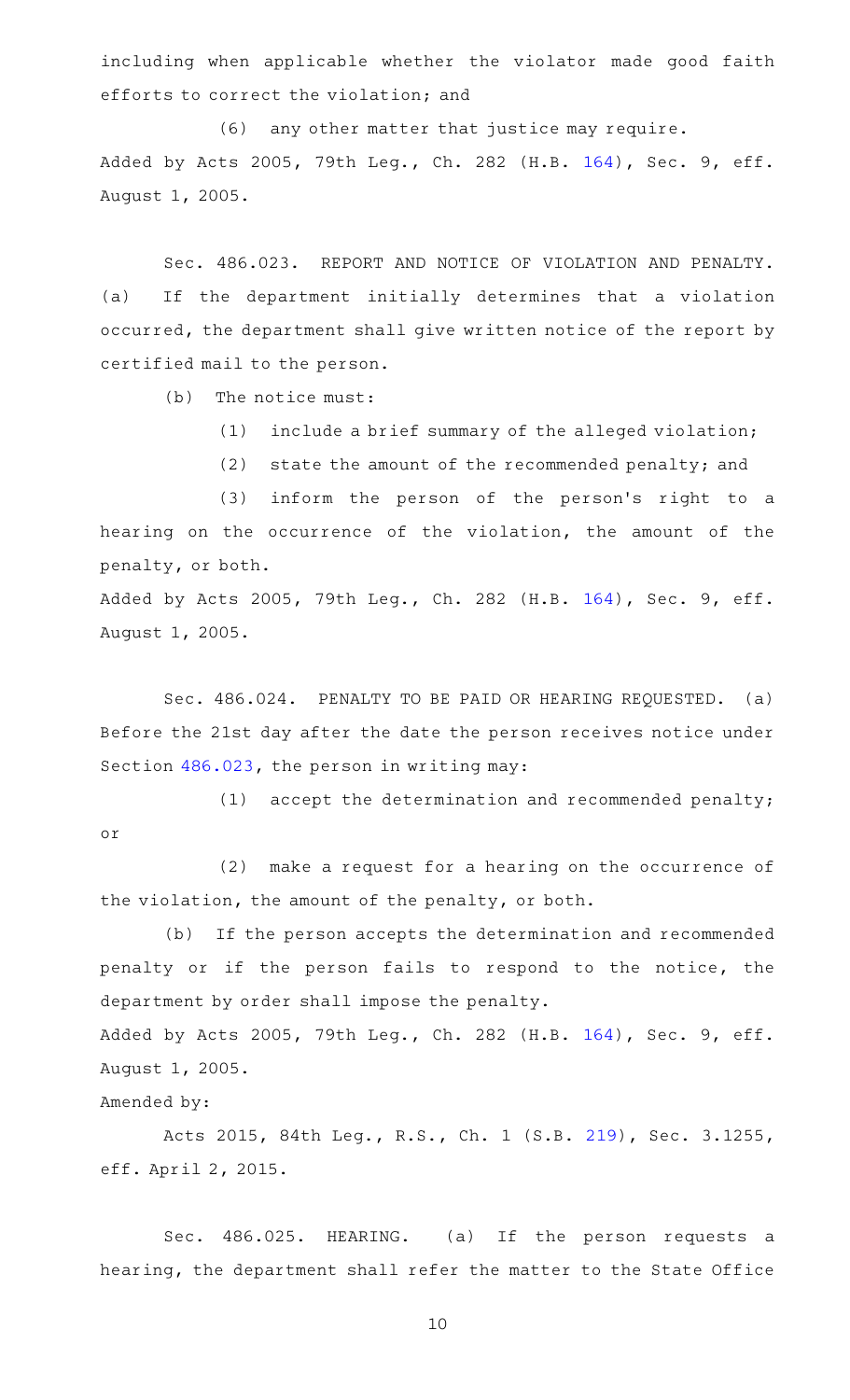of Administrative Hearings, which shall promptly set a hearing date, and the department shall give written notice of the time and place of the hearing to the person. An administrative law judge of the State Office of Administrative Hearings shall conduct the hearing.

(b) The administrative law judge shall make findings of fact and conclusions of law and promptly issue to the department a written proposal for a decision about the occurrence of the violation and the amount of a proposed penalty. Added by Acts 2005, 79th Leg., Ch. 282 (H.B. [164](http://www.legis.state.tx.us/tlodocs/79R/billtext/html/HB00164F.HTM)), Sec. 9, eff.

August 1, 2005.

Amended by:

Acts 2015, 84th Leg., R.S., Ch. 1 (S.B. [219](http://www.legis.state.tx.us/tlodocs/84R/billtext/html/SB00219F.HTM)), Sec. 3.1256, eff. April 2, 2015.

Sec. 486.026. DECISION. (a) Based on the findings of fact, conclusions of law, and proposal for a decision, the department by order may:

(1) find that a violation occurred and impose a penalty; or

 $(2)$  find that a violation did not occur.

(b) The notice of the department's order under Subsection (a) that is sent to the person in the manner provided by Chapter [2001](http://www.statutes.legis.state.tx.us/GetStatute.aspx?Code=GV&Value=2001), Government Code, must include a statement of the right of the person to judicial review of the order.

Added by Acts 2005, 79th Leg., Ch. 282 (H.B. [164](http://www.legis.state.tx.us/tlodocs/79R/billtext/html/HB00164F.HTM)), Sec. 9, eff. August 1, 2005.

Amended by:

Acts 2015, 84th Leg., R.S., Ch. 1 (S.B. [219](http://www.legis.state.tx.us/tlodocs/84R/billtext/html/SB00219F.HTM)), Sec. 3.1257, eff. April 2, 2015.

Sec. 486.027. OPTIONS FOLLOWING DECISION: PAY OR APPEAL. Before the 31st day after the date the order under Section [486.026](http://www.statutes.legis.state.tx.us/GetStatute.aspx?Code=HS&Value=486.026) that imposes an administrative penalty becomes final, the person shall:

 $(1)$  pay the penalty; or

(2) file a petition for judicial review of the order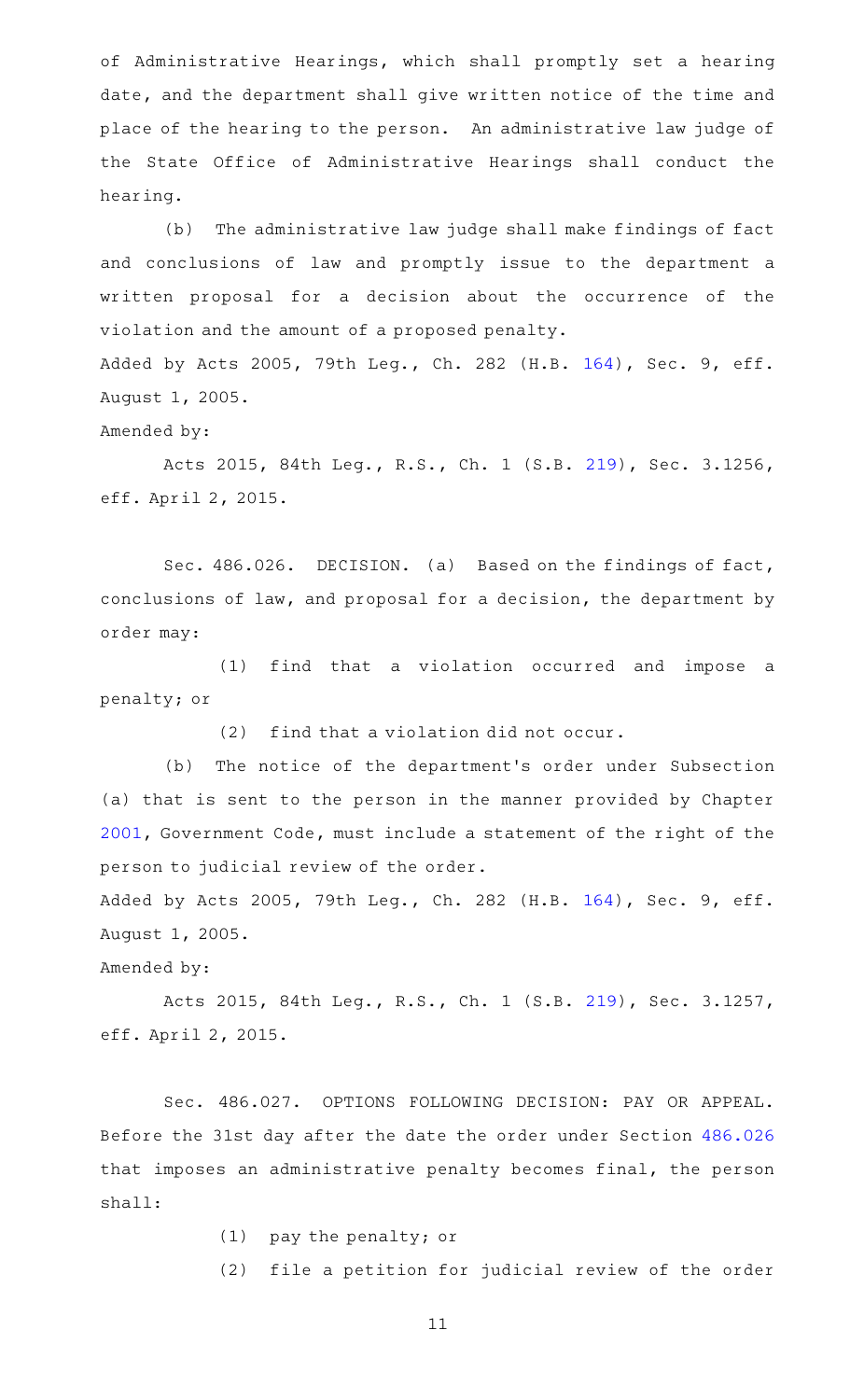contesting the occurrence of the violation, the amount of the penalty, or both.

Added by Acts 2005, 79th Leg., Ch. 282 (H.B. [164](http://www.legis.state.tx.us/tlodocs/79R/billtext/html/HB00164F.HTM)), Sec. 9, eff. August 1, 2005.

Sec. 486.028. STAY OF ENFORCEMENT OF PENALTY. (a) Within the period prescribed by Section [486.027,](http://www.statutes.legis.state.tx.us/GetStatute.aspx?Code=HS&Value=486.027) a person who files a petition for judicial review may:

 $(1)$  stay enforcement of the penalty by:

(A) paying the amount of the penalty to the court for placement in an escrow account; or

(B) giving the court a supersedeas bond approved by the court that:

 $(i)$  is for the amount of the penalty; and

(ii) is effective until all judicial review of the order is final; or

(2) request the court to stay enforcement of the penalty by:

(A) filing with the court an affidavit of the person stating that the person is financially unable to pay the penalty and is financially unable to give the supersedeas bond; and

(B) sending a copy of the affidavit to the department by certified mail.

(b) Following receipt of a copy of an affidavit under Subsection (a)(2), the department may file with the court, before the sixth day after the date of receipt, a contest to the affidavit. The court shall hold a hearing on the facts alleged in the affidavit as soon as practicable and shall stay the enforcement of the penalty on finding that the alleged facts are true. The person who files an affidavit has the burden of proving that the person is financially unable to pay the penalty or to give a supersedeas bond.

Added by Acts 2005, 79th Leg., Ch. 282 (H.B. [164](http://www.legis.state.tx.us/tlodocs/79R/billtext/html/HB00164F.HTM)), Sec. 9, eff. August 1, 2005.

Amended by:

Acts 2015, 84th Leg., R.S., Ch. 1 (S.B. [219](http://www.legis.state.tx.us/tlodocs/84R/billtext/html/SB00219F.HTM)), Sec. 3.1258, eff. April 2, 2015.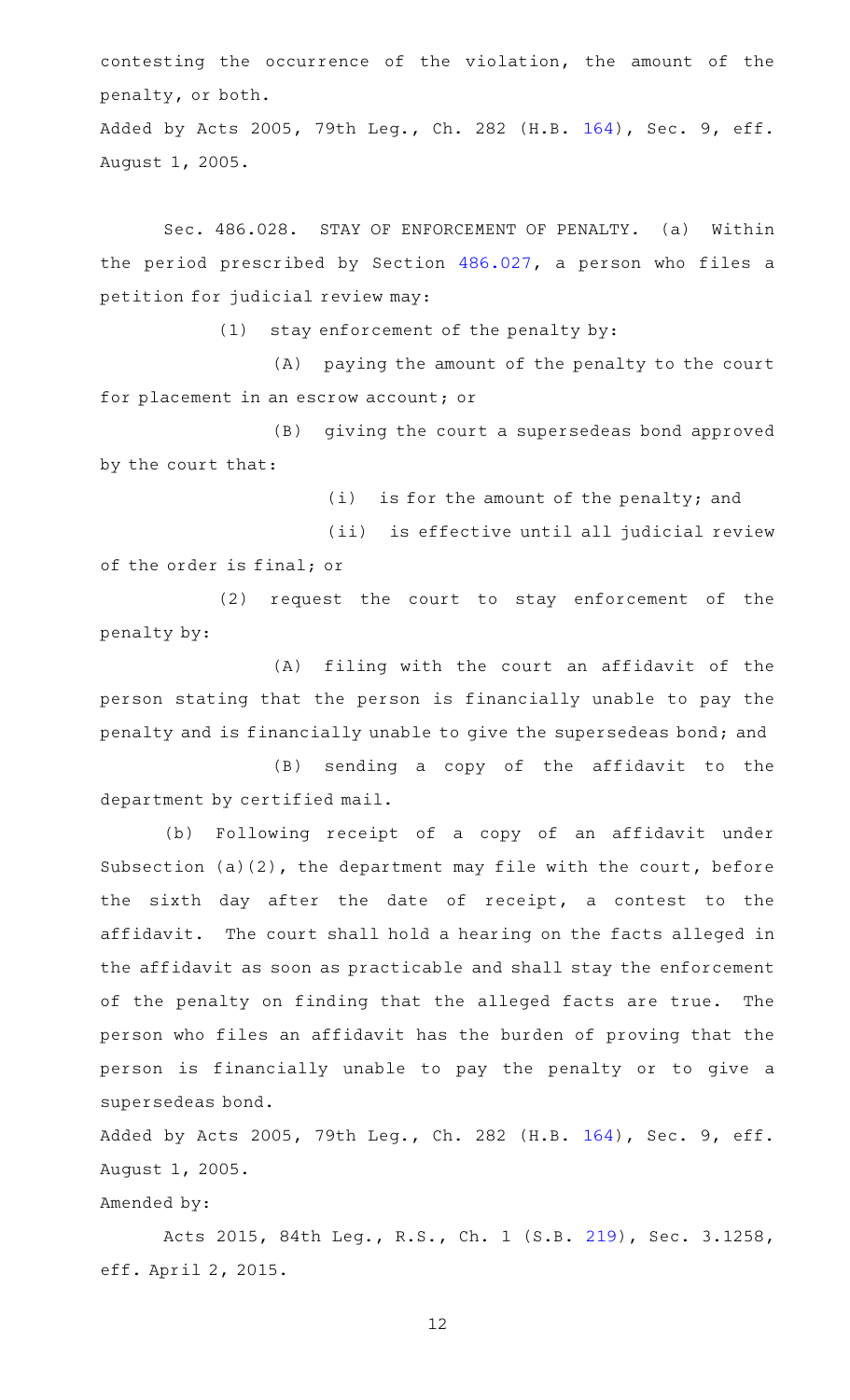Sec. 486.029. COLLECTION OF PENALTY. (a) If the person does not pay the penalty and the enforcement of the penalty is not stayed, the penalty may be collected.

(b) The attorney general may sue to collect the penalty. Added by Acts 2005, 79th Leg., Ch. 282 (H.B. [164](http://www.legis.state.tx.us/tlodocs/79R/billtext/html/HB00164F.HTM)), Sec. 9, eff. August 1, 2005.

Sec. 486.030. DECISION BY COURT. (a) If the court sustains the finding that a violation occurred, the court may uphold or reduce the amount of the penalty and order the person to pay the full or reduced amount of the penalty.

(b) If the court does not sustain the finding that a violation occurred, the court shall order that a penalty is not owed.

Added by Acts 2005, 79th Leg., Ch. 282 (H.B. [164](http://www.legis.state.tx.us/tlodocs/79R/billtext/html/HB00164F.HTM)), Sec. 9, eff. August 1, 2005.

Sec. 486.031. REMITTANCE OF PENALTY AND INTEREST. (a) If the person paid the penalty and if the amount of the penalty is reduced or the penalty is not upheld by the court, the court shall order, when the court's judgment becomes final, that the appropriate amount plus accrued interest be remitted to the person before the 31st day after the date that the judgment of the court becomes final.

(b) The interest accrues at the rate charged on loans to depository institutions by the New York Federal Reserve Bank.

(c) The interest shall be paid for the period beginning on the date the penalty is paid and ending on the date the penalty is remitted.

Added by Acts 2005, 79th Leg., Ch. 282 (H.B. [164](http://www.legis.state.tx.us/tlodocs/79R/billtext/html/HB00164F.HTM)), Sec. 9, eff. August 1, 2005.

Sec. 486.032. RELEASE OF BOND. (a) If the person gave a supersedeas bond and the penalty is not upheld by the court, the court shall order, when the court 's judgment becomes final, the release of the bond.